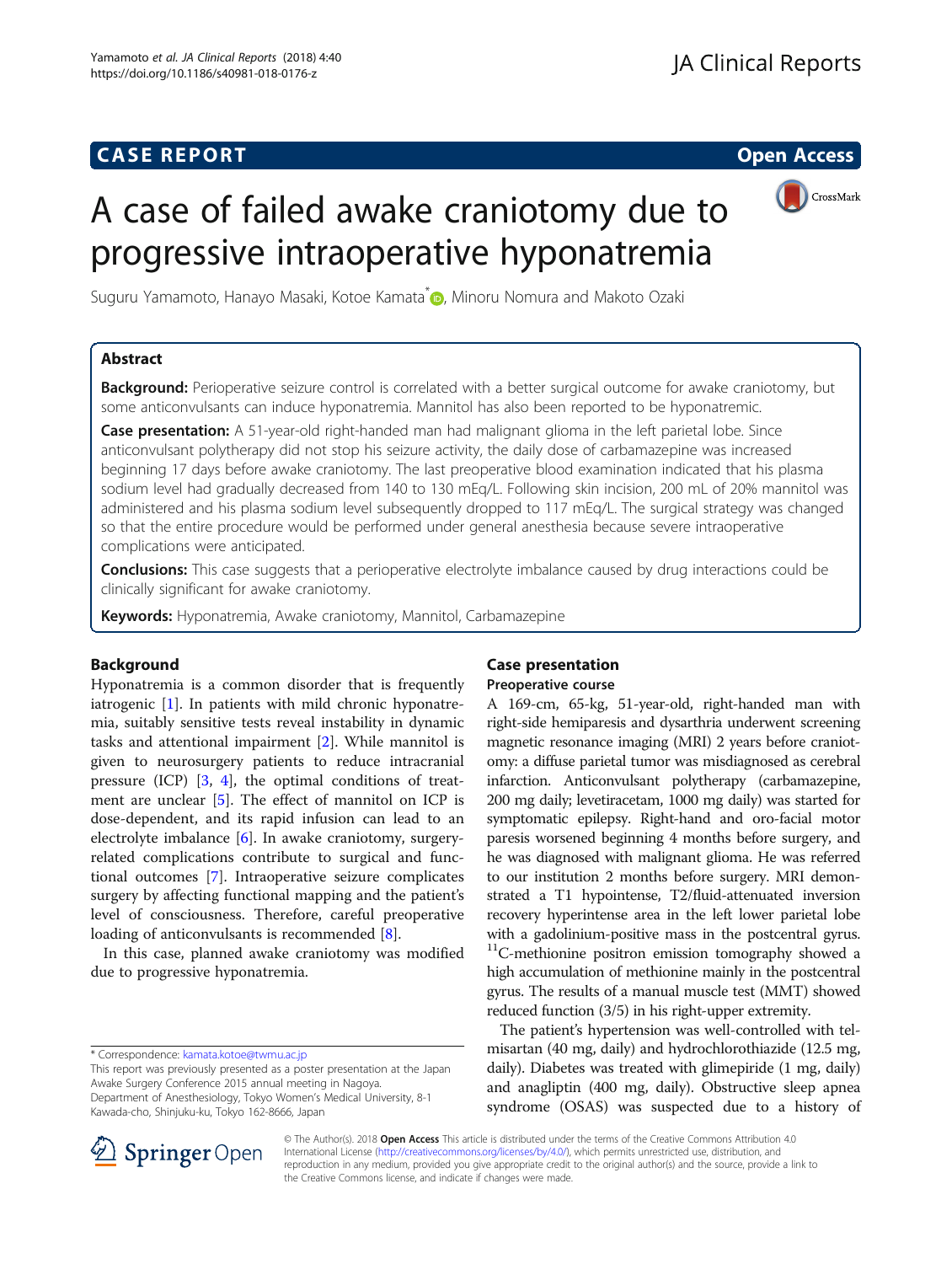snoring. Electrolyte imbalance was not observed. Although carbamazepine was increased to 400 mg daily beginning 17 days before surgery, epileptic seizure in his right-upper limb occurred every 2–3 days. Levetiracetam was increased to 2000 mg daily upon admission 4 days before surgery.

The lesion, suspected grade III glioma according to the World Health Organization (WHO) guidelines [\[9](#page-3-0)], was distributed throughout the primary motor and sensory areas of his dominant hemisphere. We chose awake craniotomy using the "Asleep-Awake-Asleep" technique combined with intraoperative MRI for removal of his glioma. Uncontrollable seizure suggested rapid growth of the tumor. The patient was evaluated as American Society of Anesthesiologists (ASA) Physical Status Class 2. While the preoperative blood examination at admission indicated that his plasma sodium level (reference 136–145 mEq/L) had decreased from 140 to 130 mEq/L, he was asymptomatic. Preoperative correction of hyponatremia was ruled out to avoid neurological deterioration due to further growth of the glioma. Additional blood or urine examinations were not performed.

#### Awake craniotomy

No premedication was given. Besides standard ASA monitoring, invasive arterial pressure and processed electroencephalogram monitoring were adopted. Following the intravenous administration of 100 μg fentanyl, general anesthesia was commenced and maintained with the target-controlled infusion of propofol (4.0 μg/mL) and the continuous infusion of remifentanil (0.5 μg/kg/min). After several attempts, a supraglottic airway (SGA) was inserted without muscle relaxant. Ventilation was adjusted to maintain an EtCO<sub>2</sub> level around 35 mmHg. Normal saline and bicarbonate Ringer's solution were given. Scalp blocks and infiltration analgesia were provided with 60 mL of 0.3% ropivacaine and 20 mL of 1% lidocaine with 0.01% epinephrine, respectively. Arterial blood gas (ABG) analysis (STAT PROFILE® Critical Care Express; Nova Biomedical, Waltham, MA) after induction showed mild hyponatremia (Table 1, T1).

Hypotension followed by induction was stabilized by three boluses each of ephedrine 4 mg and phenylephrine 0.1 mg until the beginning of surgery. Before dural incision, 200 mL of 20% mannitol was administered over 10 min. ABG analysis 117 min after induction, 25 min into mannitol infusion, revealed hyponatremia with hyperkalemia (Table 1, T2). Neither pathological electrocardiogram changes nor arrhythmia was observed. Sodium bicarbonate 2.8 g was given. Glucose-insulin (40 mL of 50% glucose containing 8 units of insulin) was infused simultaneously with another ABG analysis, which was performed to exclude mechanical failure (Table 1, T3). Hyponatremia was not treated promptly

Table 1 Results of arterial blood gas analysis

|       |                                                                   | T1 |                                           | T2 T3 T4 T5 T6 T7 |           |      |
|-------|-------------------------------------------------------------------|----|-------------------------------------------|-------------------|-----------|------|
| pH    |                                                                   |    | 7.397 7.392 7.401 7.403 7.415 7.431 7.440 |                   |           |      |
|       | PaO <sub>2</sub> [mmHq] 214.2 218.6 218.7 220.9 222.0 226.3 220.7 |    |                                           |                   |           |      |
|       | PaCO <sub>2</sub> [mmHg] 35.6 36.2 35.3 37.4 35.5 31.3 32.3       |    |                                           |                   |           |      |
|       | $HCO^{3-}$ [mmol/L] 22.2 22.3 22.2 23.6 23.0                      |    |                                           |                   | 20.9 22.1 |      |
| $Na+$ | [mEg/L] 124.5 117.8 120.1 121.7 123.9 125.6 124.9                 |    |                                           |                   |           |      |
| $K^+$ | [mEq/L] 4.30 5.58 5.82 4.41 4.25 4.41                             |    |                                           |                   |           | 4.62 |
|       | Glucose [mg/dL] 136 168 169 273 185 160 157                       |    |                                           |                   |           |      |

T1 = after induction (38 min after induction);  $T2 = 25$  min into mannitol infusion (117 min after induction); T3 = start glucose-insulin therapy (134 min after induction); T4 = after glucose-insulin therapy (191 min after induction); T5 = follow-up analysis (236 min after induction); T6 = follow-up analysis (313 min after induction); T7 = end of surgery (369 min after induction)

because of the risk of central pontine myelinolysis. ABG analysis 191 min from induction indicated persistent hyponatremia without hyperkalemia (Table 1, T4). In the planned transition to the awake phase, we anticipated insufficient wakefulness, intractable seizure, and deterioration of upper airway patency. Thus, the entire procedure was performed under general anesthesia. The remaining operation was uneventful, although the plasma sodium level remained less than 125 mEq/L (Table 1, T5–7). Anesthetics were discontinued, and SGA was removed 415 min after induction. The patient's cardiorespiratory status was stable, but the patient could not follow orders. An intravenous transfusion of 1500 mL bicarbonate Ringer's solution, 300 mL 1% glucose-containing acetated Ringer's solution, 650 mL normal saline, and 200 mL mannitol was given. Total urine output was 1300 mL, and estimated blood loss was 36 mL. Surgery and anesthesia lasted 433 and 354 min, respectively.

#### Postoperative course

The patient regained consciousness 1 h after the operation. MMTs of his right upper and lower extremities showed 1/5 and 3/5, respectively. Motor aphasia persisted until eight postoperative days (POD), and he walked unaided on POD 24. His plasma sodium concentration normalized by POD 35, before discharge on POD 39. MMTs at discharge were 2/5 and 4/5, respectively. Since the pathological examination revealed an oligoastrocytoma (WHO grade II), he received adjuvant chemotherapy. Prophylactic anticonvulsant polytherapy was continued, and there was no evidence of tumor recurrence at 36 months follow-up.

#### **Discussion**

Though awake craniotomy possibly gives better outcomes than that under general anesthesia, the plasma sodium level must be carefully monitored, because awake craniotomy cannot be achieved if the patient shows neurological sequelae during awake phase.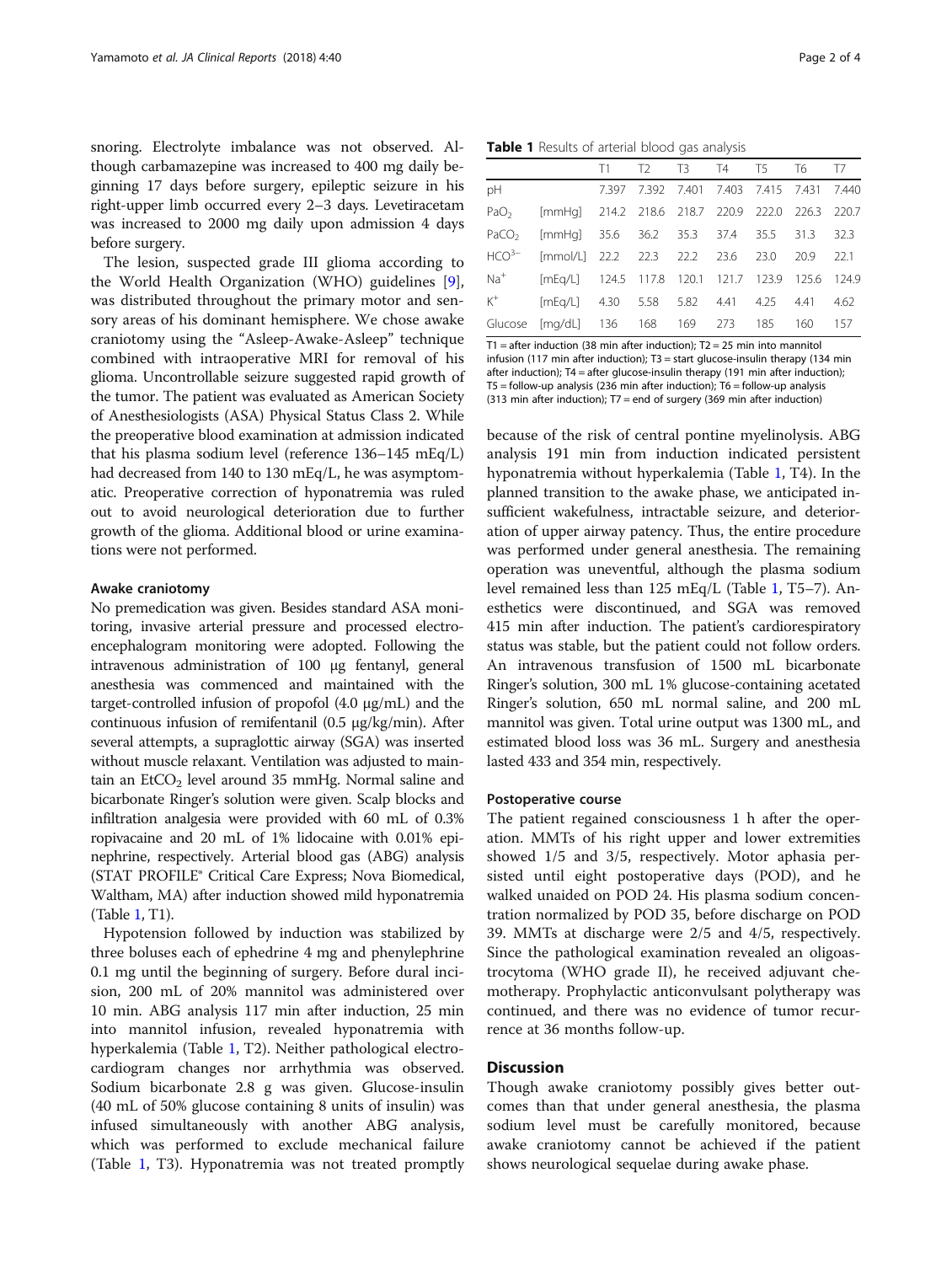While mild hyponatremia (plasma sodium 130– 135 mEq/L) is generally regarded as asymptomatic, gait disturbance and attentional impairment are often seen [[2\]](#page-3-0). When plasma sodium falls below  $125-130$  mEq/L, the patient may complain of nausea or malaise. Headache, lethargy, restlessness, and disorientation may occur at 115–120 mEq/L. More severe and rapidly evolving hyponatremia can lead to seizure, coma, or even respiratory arrest [\[10\]](#page-3-0). However, aggressive correction of the plasma sodium concentration is not recommended, since it also correlates with neurological sequelae [\[10](#page-3-0)]. We were concerned that carbamazepine along with hydrochlorothiazide could cause syndrome of inappropriate antidiuretic hormone secretion (SIADH), though a definitive diagnosis was not obtained due to incomplete laboratory examinations [[1,](#page-3-0) [11\]](#page-3-0). Also, intraoperative mannitol might have promoted hypertonic hyponatremia by driving fluid from the intracellular to the extracellular space. This case suggests that a plasma sodium disorder must be compensated before surgery; the possibility of hyponatremia-induced neurological symptoms prevented us from switching to the awake phase. Respiratory exacerbation was also anticipated in our OSAS-complicated patient. Intraoperative seizure should be controlled due to the risk of physical harm to the patient. Moreover, Todd paralysis or postictal aphasia due to seizure will preclude awake craniotomy. Therefore, in the Japanese guidelines for awake craniotomy, the anticonvulsant level preceding surgery should be maintained within a therapeutic range [[8](#page-3-0)]. In a retrospective analysis of 477 awake craniotomy cases, preoperative seizure and anticonvulsant polytherapy were related to surgical failure due to intraoperative seizure [[7](#page-3-0)]. Furthermore, patients who experienced seizure during awake craniotomy had a higher incidence of short-term motor deterioration and a longer hospitalization [[12](#page-3-0)]. While anticonvulsant polytherapy is a common strategy for intractable seizure, carbamazepine, valproate, lamotrigine, and oxcarbazepine cause SIADH [[13](#page-3-0)]. Severe hyponatremia is uncommon with a single agent [[11](#page-3-0)]. Preoperative seizure control is important for successful awake craniotomy, and a preoperative electrolyte imbalance, especially hyponatremia, should be treated as much as possible.

Rapid infusion of mannitol increased plasma osmolality, which effected the transcellular redistribution of sodium and potassium. High-dose (2 g/kg) mannitol produced a significantly greater decrease in serum sodium than lowdose mannitol (1 g/kg) (− 20.7 vs. − 8.7 mEq/L, respectively) and a greater increase in serum osmolality [[6\]](#page-3-0). Though these changes recovered to the preoperative level without correction when the patient returned to the recovery room, a serum sodium concentration that started to decline from the beginning of mannitol infusion remained below 130 mEq/L during craniotomy [\[5](#page-3-0)]. In our case, 0.4 g/kg mannitol was administered over 10 min,

and the plasma sodium concentration was lowest (117 mEq/L) 15 min after infusion. In awake craniotomy, there is less time between the need for mannitol and patient awakening than with general anesthesia. Accordingly, hypertonic saline (HS) may be a better choice in awake craniotomy. In a recent meta-analysis that compared equiosmolar HS to mannitol during craniotomy under general anesthesia, HS gave better brain relaxation without a significant increase in urine volume [[14](#page-3-0)]. Also, while 3% HS produced clinically acceptable hypernatremia for 4 h, equiosmolar 20% mannitol produced hyponatremia for 2 h [\[15\]](#page-3-0). Another clinical study under a standard depth of anesthesia and hemodynamic parameters showed similar results [[16\]](#page-3-0). Thus, HS may replace mannitol due to its ability to increase osmolarity and decrease ICP while maintaining an appropriate serum sodium level for awake craniotomy.

### Conclusions

Plasma sodium affects neurological sequelae; if nausea, restlessness, disorientation, or seizure occurs in an awake patient, awake craniotomy might not be completed. The interactions of perioperative medications and electrolyte imbalances should be carefully monitored.

#### Abbreviations

ABG: Arterial blood gas; ASA: American Society of Anesthesiologists; HS: Hypertonic saline; ICP: Intracranial pressure; MMT: Manual muscle test; MRI: Magnetic resonance imaging; OSAS: Obstructive sleep apnea syndrome; POD: Postoperative days; SGA: Supraglottic airway; SIADH: Syndrome of inappropriate antidiuretic hormone secretion; WHO: World Health Organization

#### Acknowledgements

The authors are indebted to Yoshihiro Muragaki, M.D., Ph.D. (Department of Neurosurgery, Tokyo Women's Medical University); Takashi Maruyama, M.D., Ph.D. (Department of Neurosurgery, Tokyo Women's Medical University); Taiichi Saito, M.D., Ph.D. (Department of Neurosurgery, Tokyo Women's Medical University); Masayuki Nitta, M.D., Ph.D. (Department of Neurosurgery, Tokyo Women's Medical University); and Atsushi Fukui, M.D., Ph.D. (Department of Neurosurgery, Tokyo Women's Medical University) for their invaluable clinical support.

#### Funding

The present report was supported solely by the hospital and/or departmental sources.

#### Authors' contributions

SY coordinated the patient care and prepared the manuscript. HM managed the anesthetic care of the patient. KK managed the anesthetic care of the patient, prepared the manuscript, and obtained informed consent. MN coordinated the patient care and helped to draft the manuscript. MO coordinated the patient care and helped to draft the manuscript. All authors read and approved the final manuscript.

#### Authors' information

SY is a senior resident in the Department of Anesthesiology at Tokyo Women's Medical University. HM is a senior resident in the Department of Anesthesiology at Tokyo Women's Medical University. KK is an assistant professor in the Department of Anesthesia at Tokyo Women's Medical University. MN is a professor in the Department of Anesthesia at Tokyo Women's Medical University. MO is a professor in the Department of Anesthesia at Tokyo Women's Medical University.